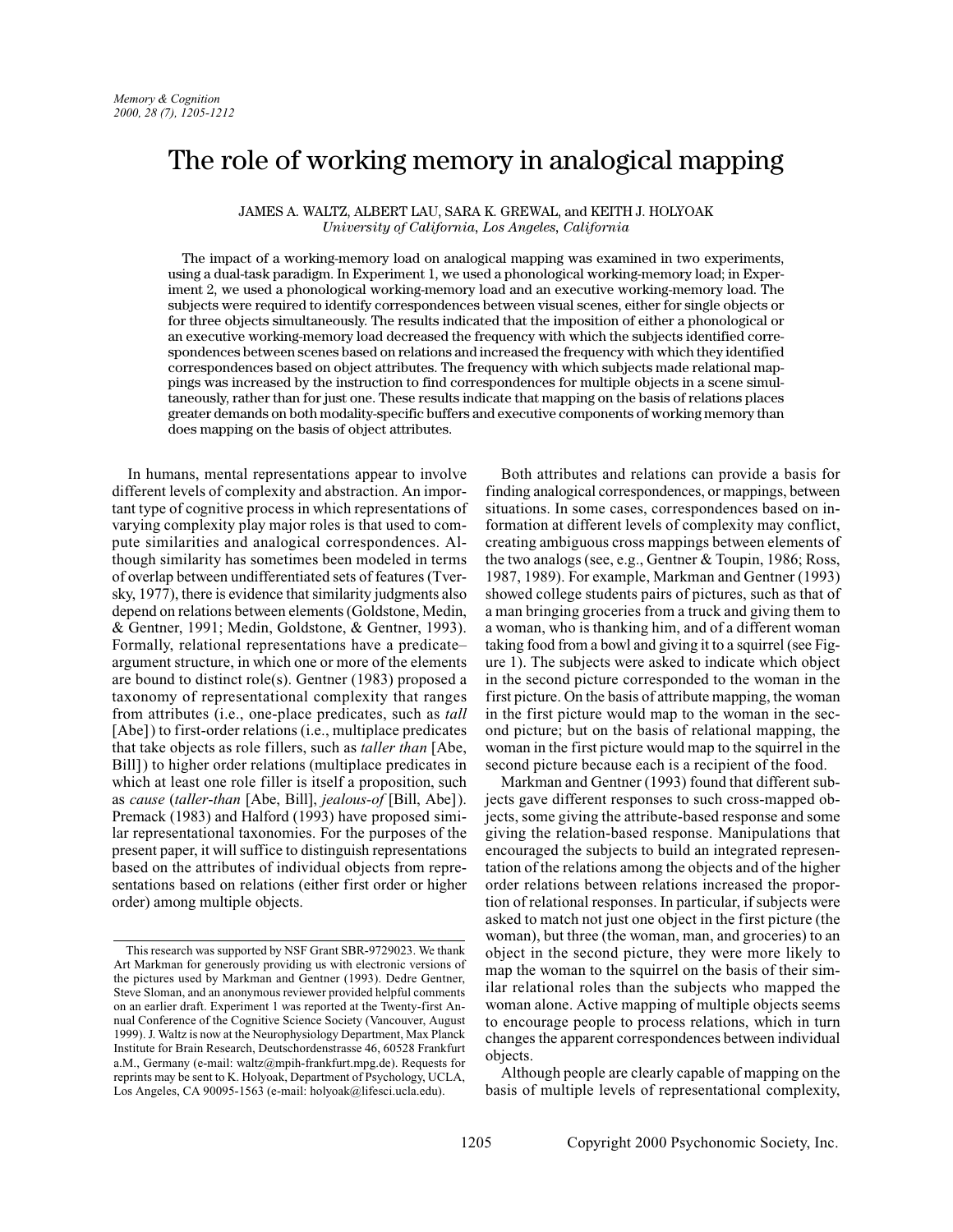

**Figure 1. Sample item from mapping task. This item involves a cross-mapping, in that the woman in the illustration at the top can be mapped to the woman in the bottom scene (on the basis of object attributes) or to the squirrel (on the basis of relational similarity, as both fill the role of giver-of-food). Reprinted with permission from Markman and Gentner (1993).**

there is reason to expect that relational mapping imposes greater demands on working memory than does attributional mapping (Halford, 1993; see Baddeley, 1986, 1992, for a discussion of the components of human working memory). For example, the mapping of the woman in the first picture to the woman in the second picture can be done by focusing on only one object in each picture, whereas the mapping of the woman to the squirrel requires the representation of multiple objects and relations in each picture in order to recognize the correspondences between the objects filling matching roles in a system of relations. Some computational models of analogical mapping, such as the STAR model of Halford et al. (1994) and the LISA model of Hummel and Holyoak (1997), postulate that there are inherent limitations on the complexity of possible mappings due to

working-memory limits. Such models have led to the general prediction that any manipulation that reduces available working-memory capacity will make it more difficult for reasoners to compute relational mappings, and hence will increase the proportion of less complex attribute mappings in situations in which the mapping is ambiguous.

A number of lines of evidence support the hypothesis that mapping on the basis of relations is more complex than mapping on the basis of attributes. From the standpoint of phylogeny, studies with nonhuman animals indicate that the ability to identify relational correspondences emerges only with great apes (Premack, 1983; Thompson, Oden, & Boysen, 1997). In human ontogeny, children develop the capacity to map on the basis of attributes at a younger age than that at which they can map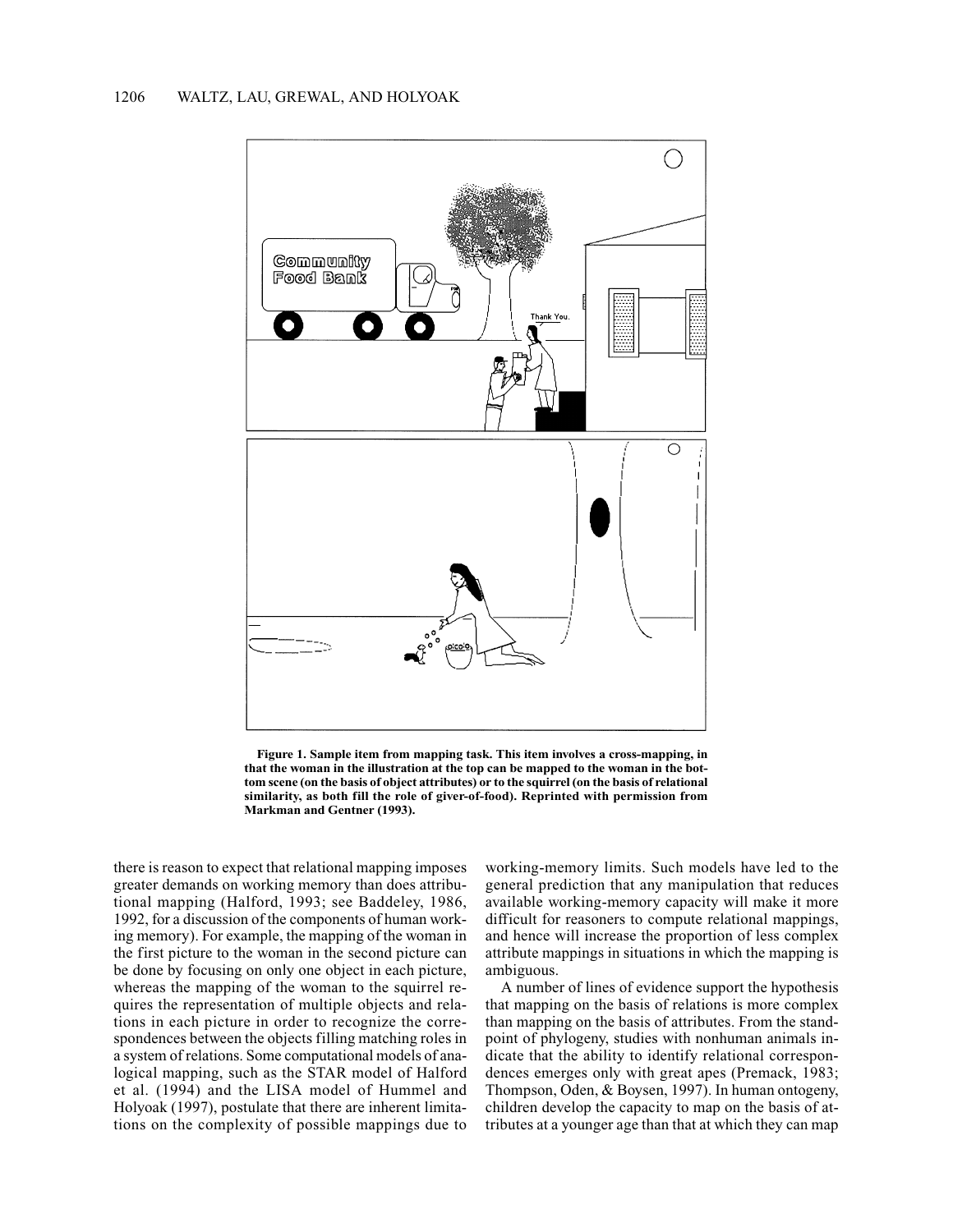on the basis of relations, especially higher order relations (Gentner, Rattermann, Markman, & Kotovsky, 1995; Halford & Wilson, 1980; Smith, 1989). There is also evidence that the ability to integrate relations on line can be selectively impaired—for example, by damage to the prefrontal cortex in human adults (Waltz et al., 1999).

The results of a number of studies suggest that there is a close relationship between the ability to process multiple relations and the functioning of working memory. Many of these studies have involved the performance of reasoning tasks concurrently with secondary tasks designed to place demands on working-memory systems. In a study in which a dual-task paradigm was used to investigate the information-processing demands of relational reasoning, Maybery, Bain, and Halford (1986) required subjects to respond to a probe at different stages in the solution of three-term series (transitive inference) problems. Maybery et al. found that reaction times to the probe were longest during the phases of the problems in which premise integration took place—that is, during the presentation of the second premise and during the presentation of the proposition to be verified. Maybery et al.'s results were interpreted as indicating that the process of relational premise integration involved greater informationprocessing requirements than did the sequential processing of individual relations, because premise integration requires multiple relations to be simultaneously active in working memory.

Dual-task paradigms have often been used to examine the role of different components of working memory in reasoning. According to Baddeley (1986, 1992), working memory is a tripartite system, with an executive control module overseeing access to two "slave" systems for shortterm storage—a *phonological loop* and a *visuospatial scratchpad*. Numerous studies have demonstrated the functional independence of these aspects of working memory (Baddeley, 1992) and have led to the development of a set of tasks designed to occupy working memory's specific components. The performance of reasoning tasks concurrently with tasks designed to occupy working memory has made it possible to examine the role of working-memory components in reasoning. Thus Gilhooly, Logie, Wetherick, and Wynn (1993) found that individuals who were required to perform a syllogistic reasoning task while simultaneously performing a task designed to place demands on the executive system of working memory (*i.e.*, attempting to generate random digits) showed significant impairment in the reasoning task. Similar results have been found for tasks involving propositional reasoning (Klauer, Stegmaier, & Meiser, 1997; Toms, Morris, & Ward, 1993).

In the present study, college students performed a mapping task in which they were asked to determine correspondences between thematic visual scenes involving cross-mappings while simultaneously performing a secondary task that would tax one or more components of working memory. The central prediction was that imposing a load on working memory would selectively impair

the generation of correspondences based on relations, so that relational mappings would be made less frequently and attribute mappings would be made more frequently.

## **EXPERIMENT 1**

The purpose of Experiment 1 was to examine the effect of a phonological working-memory load on structure mapping. In this experiment, we used materials taken from the study by Markman and Gentner (1993), which provided evidence that structure mapping is involved in similarity comparisons. The working-memory manipulation was modeled after previous studies that used dualtask paradigms to investigate the role of working memory in reasoning. The results of some previous studies of reasoning in which dual-task paradigms were used suggest that the phonological loop of working memory may not figure prominently in propositional reasoning (see, e.g., Gilhooly et al., 1993). However, the reasoning tasks that have been used in such studies might invite the application of heuristics that reduce their working-memory demands (Halford, Bain, & Maybery, 1984). Theories of relational complexity (Halford, Wilson, & Phillips, 1998) have posited that when multiple verbal premises must be integrated, the on-line representation of a system of relations places greater demands on phonological working memory than does the representation of individual relations.

Although the stimuli used in the present study were visual, it seemed likely that people would use verbal coding to develop a representation of the abstract relations involved. For example, the "give" relation in the top picture shown in Figure 1 can presumably be inferred in part by reading the phrases included in the picture (*Community Food Bank* and *thank you*), after which a verbal description of the scene may be formed. (Seven of the eight picture pairs included words or phrases that helped make the theme understandable.) In fact, the need to actively construct a representation of such abstract relations from pictures may place greater demands on phonological working memory than does processing sentences that state relations directly. Accordingly, we hypothesized that the subjects with reduced working-memory resources due to the imposition of a phonological memory load would be less likely to identify correspondences based on relational similarity.

In Experiment 1, we also examined whether a workingmemory load would have differential effects in conditions in which the subjects were prompted to identify correspondences for single versus multiple objects. Different predictions can be made for this comparison. It might be hypothesized that if working memory primarily influences the process of structure mapping, then the effect of load on the tendency to identify correspondences based on relational similarity would be greater when subjects are prompted to identify correspondences for multiple objects rather than for single objects (since individuals are more likely to engage in a process of structure mapping when prompted to identify correspondences for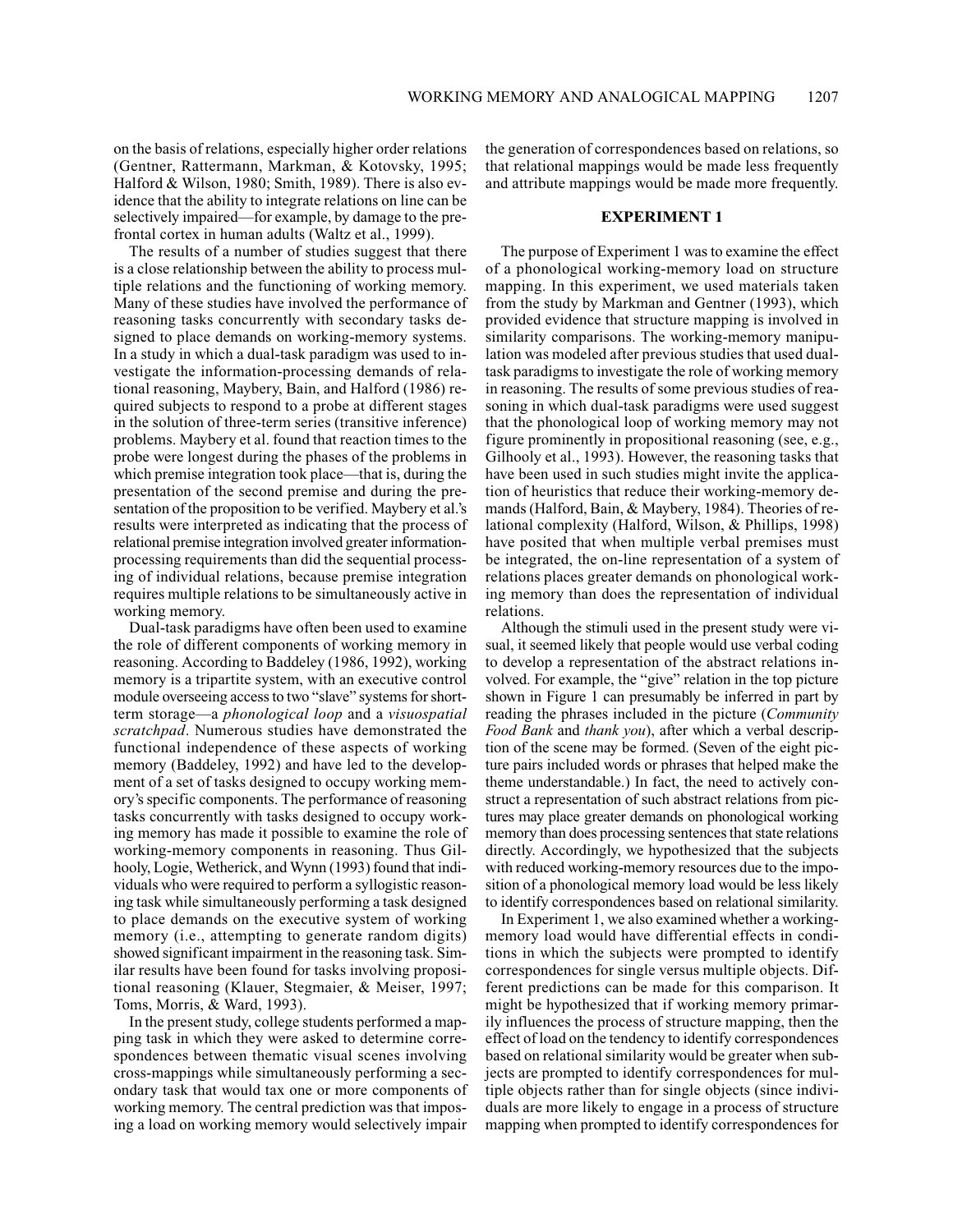multiple objects). On the other hand, if working-memory capacity is a factor in the initial recognition of the possibility of a relation-based mapping, one might expect a memory load to have a greater effect on the tendency to identify correspondences based on relational similarity when subjects are prompted to identify correspondences between scenarios for single rather than for multiple objects (since the possibility of making a relation-based mapping may be more difficult to recognize when single objects are being mapped). These two alternatives are not mutually exclusive; if both factors are involved, the net result might be a roughly equivalent impact of load on relational mapping for mapping single *and* multiple objects.

#### **Method**

**Subjects**. Forty-five undergraduate students from the University of California, Los Angeles served in the experiment as unpaid volunteers.

**Materials and Apparatus**. Macintosh microcomputers running the SuperLab software package were used to present the stimuli. The stimuli consisted of the eight pairs of pictures that had been used by Markman and Gentner (1993) and eight different 7-digit number strings. Each of the pictures showed a visual scene with three or more objects (see Figure 1 for an example). One of these objects could be cross mapped; that is, it could be judged as corresponding to one object on the basis of physical attributes and to a different object on the basis of the role it played in a system of relations. For instance, the woman in the top picture in Figure 1 could be mapped to the woman in the bottom picture on the basis of physical attributes or to the squirrel on the basis of the fact that the two objects both fill the role of "receiver of food."

**Design and Procedure**. A  $2 \times 2$  between-subjects design was used, with each subject randomly assigned to one of four conditions. The variables manipulated were the number of objects in each picture, for which the subjects were prompted to identify correspondences (one or three), and the presence or absence of a phonological working-memory load. Half of the subjects were assigned to the 1-map condition and half were assigned to the 3-map condition. Orthogonally, half of the subjects in each group were required to hold digit strings in working memory while performing the mapping task, and half were not.

Each subject sat at a computer with an experimenter. Written instructions were displayed on the computer screen, explaining the procedure and the tasks to be performed. The subjects were told that they would be presented with eight pairs of pictures and that each pair would be presented with one picture above the other on a computer screen. For each pair of pictures, the experimenter would point to a set of objects in the first picture. The subject's task was to identify the objects in the second picture that corresponded to each of those indicated by the experimenter. In the 1-map condition, the subjects were prompted to identify the object in the bottom picture corresponding to one object (the cross-mapped one) in the top picture. In the 3-map condition, the subjects were asked to identify the objects in the bottom picture corresponding to three objects in the top picture. The three objects were numbered  $(1-3)$ . The numbers were shown simultaneously and indicated the required order for mapping the three objects. The first object to be mapped in the 3 map condition was the same cross-mapped object that was the single object to be mapped in the 1-map condition.

In the phonological working-memory condition, a string of seven digits was presented visually to the subjects for 4 sec, followed by a blank screen that was displayed for 1 sec, after which the subjects started the primary task. Although the subjects were not explicitly told to emphasize one task over the other, they were told that they would need to remember the string of digits for testing. After pointing to their answer(s) in the mapping task, the subjects in this condition were given 5 sec in which to recall the 7-digit number string that was shown prior to the set of visual scenes. The experimenter recorded the subjects' responses to the mapping questions and their responses for the digit-string memory task. All the subjects viewed each of the eight picture pairs once and viewed the pairs in the same order. The subjects controlled the length of time for which visual scenes were displayed.

#### **Results and Discussion**

The dependent variable was the proportion of correspondences identified by the subjects on the basis of relational similarity. The effects of mapping condition (1-map vs. 3-map) and the presence or absence of a working-memory load on the percentage of relational mappings were analyzed with a  $2 \times 2$  between-subjects analysis of variance (ANOVA). The means for the four conditions are depicted in Figure 2. The analysis revealed a main effect of mapping instruction such that the mean proportion of relational responses was significantly higher in the 3-map condition than in the 1-map condition  $M =$  $.60 \text{ vs. } M = .39; F(1,41) = 6.64, MS<sub>e</sub> = .0778, p < .05$ . A main effect of working-memory load was also observed: The mean proportion of relational responses was significantly lower when a digit string had to be maintained than when there was no memory load  $[M = .35]$ vs.  $M = .64$ ;  $F(1,41) = 12.48$ ,  $MS_e = .0778$ ,  $p < .01$ . There was no significant interaction between number of mapping questions and memory load  $[F(1,41) < 1]$ .

When the subjects failed to provide a relational mapping, their responses were not simply random; rather, in the vast majority of such cases, the subjects provided mappings on the basis of attributional similarity. Only 7.5% of mappings made by all the subjects could not be interpreted as either relational or attributional. Overall,



**Figure 2. Proportion of relational mappings made by the subjects in Experiment 1, as a function of working-memory load and mapping instruction. Error bars indicate upper bound of 95% confidence limit.**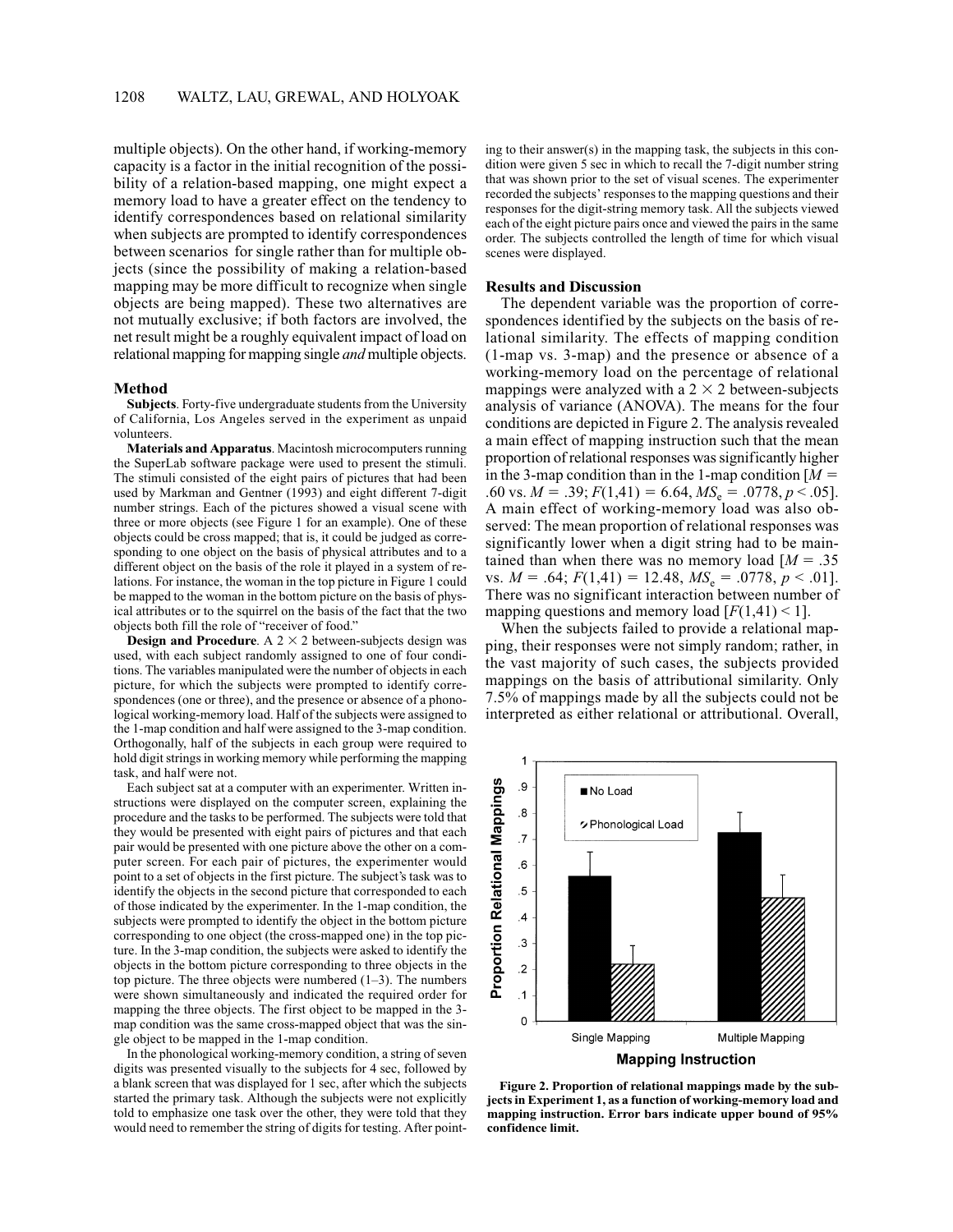the average proportion of digit strings recalled entirely correctly did not differ significantly from .50—the figure traditionally viewed as indicating that phonological shortterm memory capacity has been reached. Success rates on the digit-string recall task did not differ significantly as a function of number of objects mapped  $[M = .50]$ , for the single mapping condition vs.  $M = .38$ , for the multiple mapping condition;  $t(21) = 1.11$ ,  $p > .20$ ].

The finding of a main effect of working-memory load on the proportion of relational mappings made supports the hypothesis that the process of structure mapping places greater demands on phonological working memory than does the mapping of objects on the basis of attributes. The observation of a main effect of mapping instruction (one vs. three simultaneous mappings) on the proportion of relational mappings replicates the findings of Markman and Gentner (1993), who also found that the 3-map instruction was more likely than the 1-map instruction to prompt subjects to map on the basis of relations between objects.

The lack of a significant interaction between the two independent variables suggests that a phonological workingmemory load influences the tendency to identify relational correspondences in single- and multiple-mapping conditions more or less equally. This finding might be interpreted as indicating that the beneficial effect of simultaneously considering the mappings for three objects is neither amplified nor reduced under conditions of workingmemory load, perhaps because the impact of load on recognition of possible relational mappings is greater in the 1-map condition, but its impact on the mapping process itself is greater in the 3-map condition. However, the fact that a numerical difference (albeit nonsignificant) was observed in performance on the working-memory task between the single- and multiple-mapping conditions raises the possibility that the subjects might have devoted less attention to the working-memory task in the 3 map condition than in the 1-map condition. Thus the absence of a reliable interaction between mapping condition and working-memory load remains open to alternative interpretations.

### **EXPERIMENT 2**

The purpose of Experiment 2 was to compare the effects of two secondary tasks that were designed to occupy different working-memory systems—the phonological loop and the central executive—that might each be involved in structure mapping. Several theorists (Halford et al., 1998; Waltz et al., 1999) have proposed that, in addition to placing demands on slave systems of working memory, the on-line integration of relations draws upon the function of executive processes controlled by working memory. On the basis of these formulations, we hypothesized that the disruption of executive function due to the requirements of a secondary task would have a negative impact on the process of structure mapping. Accordingly, we predicted that a concurrent task that requires

executive control in addition to the phonological loop (generation of random digits) would impair identification of correspondences based on relational similarity more than would a concurrent task that requires only the phonological loop (e.g., repeating a monosyllabic word). As in Experiment 1, we expected that individuals with disrupted phonological-loop function would be less likely to identify correspondences based on relational similarity than those not required to perform a secondary task. In Experiment 2, as in Experiment 1, we examined whether a working-memory load would have differential effects in the single- and multiple-mapping conditions.

#### **Method**

**Subjects**. One hundred nine undergraduate students at UCLA took part in the experiment in order to receive course credit.

**Materials and Apparatus**. Macintosh microcomputers running the SuperLab software package were used to present the stimuli. The stimuli included the eight pairs of pictures used by Markman and Gentner (1993), as well as two new pictures of the same type.

**Design and Procedure**. A  $2 \times 3$  between-subjects design was used, with each subject randomly assigned to one of six conditions. The factors manipulated were the type of working-memory distractor task that the subjects were required to perform concurrently with the mapping task (phonological, random-digit generation, or none) and the number of objects in each picture for which the subjects were prompted to identify correspondences (one or three). The phonological distractor involved the subjects' having to repeat the word *the* continually while performing the mapping task. The random-digit generation task required the subjects to generate random numbers from 1 to 9 while performing the mapping task. Orthogonally, half of the subjects received the 1-map instruction and half received the 3-map instruction. In addition, the picture pairs were presented in one of two different orders, with half the subjects receiving each order.

Each subject sat at a computer with an experimenter. The experimenter read the instructions aloud to each subject. The instructions explained the procedure and the tasks to be performed. The subjects were instructed to point to any object(s) that matched the labeled object(s) so that the experimenter could record their responses. After the experimenter had answered any questions, the experiment began. Prior to the mapping task, the subjects in the two distraction conditions were shown a white screen with a blue star for 1 sec, which signaled the subjects to begin performing their respective distractor tasks. The subjects in the distraction conditions were then shown a blank screen for 3 sec, during which time they were to continue performing the secondary tasks, followed by the mapping task that was to be performed concurrently with the secondary tasks. In each of the secondary task conditions, the subjects were instructed to maintain a constant rate of vocalization. All the subjects viewed each of the 10 picture pairs once, for as long as they wished. The experimenter recorded the subjects' responses to the mapping questions.

#### **Results and Discussion**

The proportion of relational responses in each distractor condition for both the 1-map and the 3-map conditions is presented in Figure 3. The effects of the type of distractor and type of mapping question on the percentage of relational mappings were analyzed using a  $2 \times 3$  between-subjects ANOVA. The ANOVA revealed that the mean proportion of relational responses was significantly higher in the 3-map condition than in the 1 map condition  $[M = .37 \text{ vs. } M = .25; F(1,103) = 9.61,$  $MS_e = .045$ ,  $p < .01$ ]. A main effect of distractor task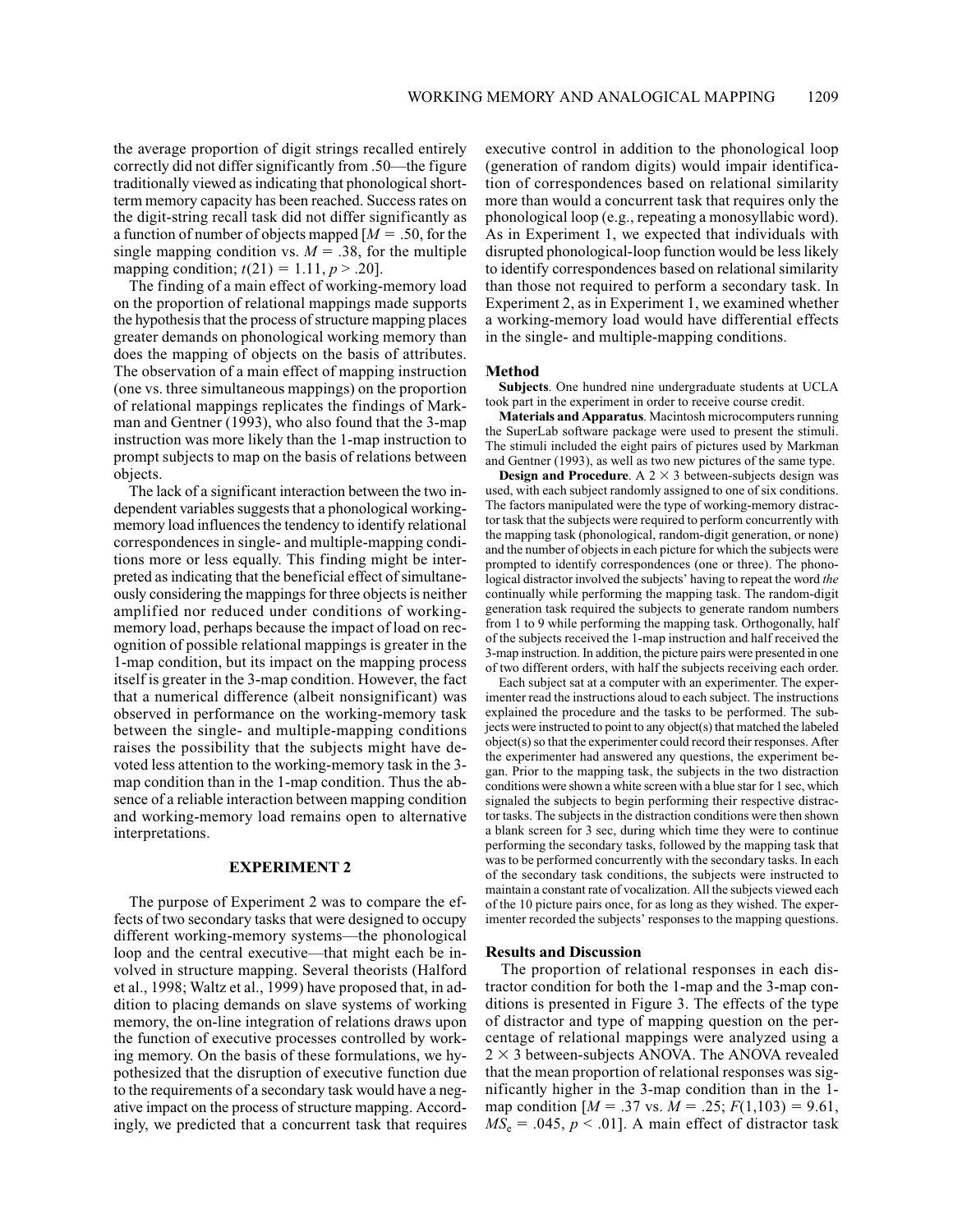

**Figure 3. Proportion of relational mappings made by the subjects in Experiment 2, as a function of working-memory load and mapping instruction. Error bars indicate upper bound of 95% confidence limit.**

condition was also obtained  $[F(2,103) = 11.87, MS_{\scriptscriptstyle{\circ}} =$ .045,  $p < 0.01$ . A planned comparison revealed that the proportion of relational responses was significantly higher in the no-distraction condition than in the two conditions that received a distractor task  $[M = .45 \text{ vs. } M = .24;$  $F(1,103) = 23.70, MS_e = .045, p < .01$ . A further planned comparison revealed that the proportion of relational responses did not differ significantly between the phonological distractor task ( $M = .23$ ) and random-digit generation  $[M = .25; F(1,103) < 1]$ . There was no significant interaction between mapping instruction and distraction condition  $[F(2,103) < 1]$ . As in Experiment 1, only a small percentage (5%) of mappings made by the subjects could not be interpreted as either relational or attributional.

The detrimental impact of working-memory load on the proportion of relational mappings made by the subjects supports the hypothesis that the process of structure mapping places greater demands on working memory than does the mapping of objects on the basis of attributes. The observation of a main effect of mapping instruction (one vs. three simultaneous mappings) on the proportion of relational mappings made by the subjects again replicates the findings of Markman and Gentner (1993), who found that the 3-map instructions was much more likely than the 1-map instruction to prompt the subjects to identify relations between objects. In Experiment 2, as in Experiment 1, no significant interaction was observed between the two independent variables, suggesting that both phonological and executive processes in working memory influence the tendency to identify relational correspondences in single- and multiple-mapping conditions more or less equally.

We obtained no evidence for a differential effect of phonological versus executive working-memory loads; both types of secondary tasks decreased the proportion of relational mapping about equally. We had hypothesized that the executive task would reduce relational responding more than the phonological task would. Although no difference between the two conditions was observed, it is possible that some differential impact occurred in the performance of the secondary task, which was not recorded. In any case, the present results establish that both types of distractor tasks reduce relational responding. The detrimental impact of the phonological task is consistent with evidence obtained by Dunbar and Sussman (1995), who found that impairment on the Wisconsin Card Sorting Test (a standard neuropsychological sign of frontal dysfunction) could be induced in college students by imposing either a phonological workingmemory load or disrupting executive control.

On the other hand, the present results for the phonological task might appear to contradict the results of some other previous studies that used the dual-task paradigm, which suggests that performance on tasks of propositional reasoning is only affected by disruption of the central executive component of working memory (Gilhooly et al., 1993; Toms et al., 1993). The latter studies, however, typically involved explicit visual presentation of sentences to be integrated, which thereby reduced the demands on phonological working memory. By contrast, the mapping task performed by the subjects in our experiment resembles the Wisconsin Card Sort Task in that the mapping task required reasoners to induce the critical semantic relationships from pictures and to hold the relational premises to be integrated in working memory. Accordingly, the present task may be more dependent on the phonological buffer.

## **GENERAL DISCUSSION**

Using a dual-task paradigm, we examined the role of working memory in the process of structural alignment. We found that people who were prompted to determine correspondences between visual scenes while simultaneously holding information in phonological working memory or performing a task designed to occupy the central executive of working memory identified fewer correspondences on the basis of relational similarity than did those who were not hindered by working-memory loads. Importantly, people who mapped under workingmemory loads did not simply make unsystematic errors; rather, the basis for their mapping responses shifted from relations to attributes.

Our results indicate that the process of structural alignment places greater demands on working memory than does the process of matching attributes. Given that distractor tasks that primarily involve the phonological loop (digit memory in Experiment 1 and repeating *the* in Experiment 2) decreased relational responding, the firmest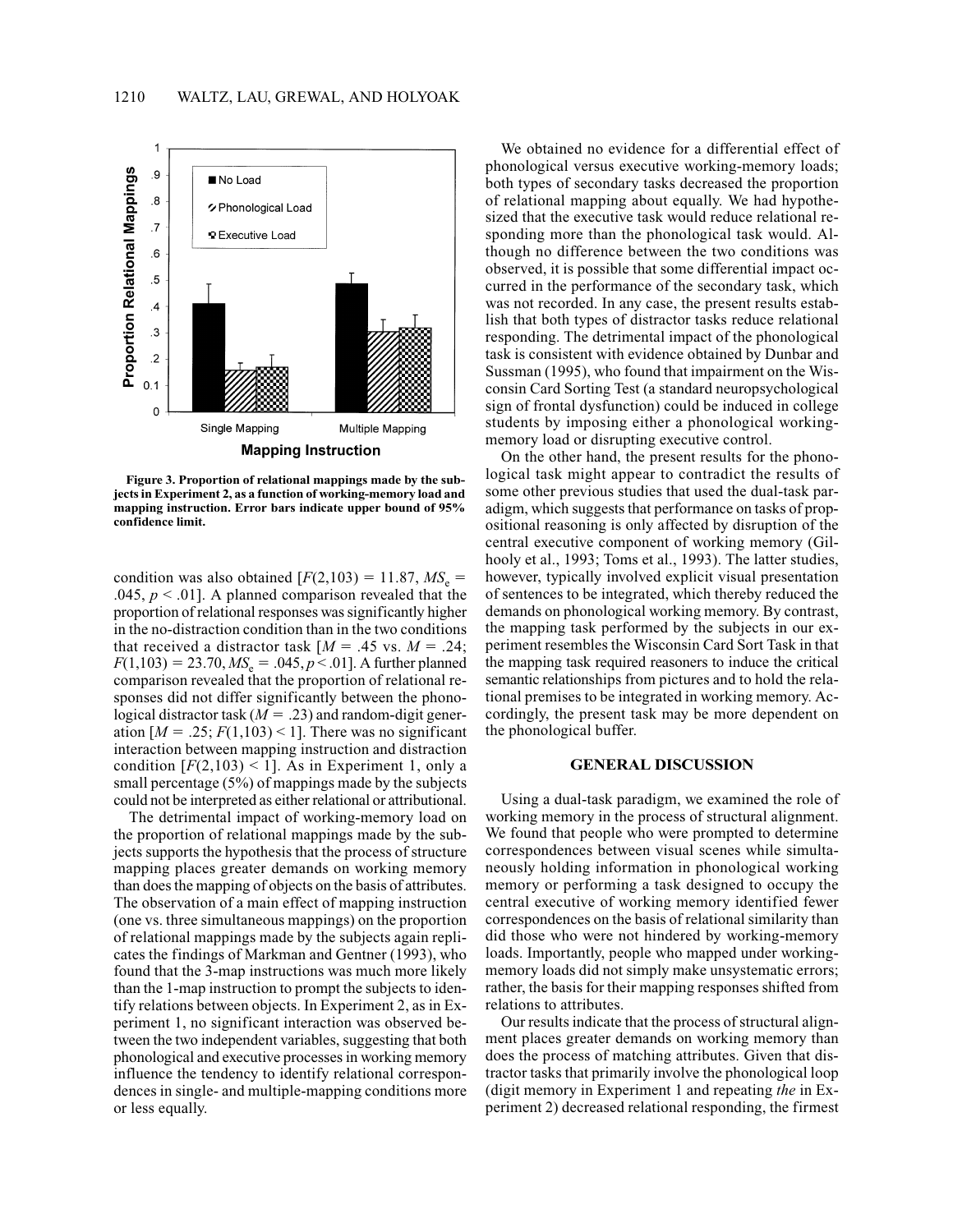conclusion is that the phonological buffer is involved in relational processing (encoding and/or mapping). An executive task (the random-digit generation in Experiment 2) also impaired relational responding, but not more than did the phonological task. Further research will be required in order to determine the role of the executive component of working memory and also to investigate the possible additional role of the visuospatial buffer.

Our results do not clearly distinguish whether the negative impact of a memory load is due to its effect on encoding (reduced probability of noticing and representing relations), its effect on the mapping process itself, or both. The present results also do not address the issue of whether the working-memory requirements of on-line relational integration stem specifically from the need to dynamically maintain multiple bindings between objects and conceptual roles, or from the more general need to dynamically maintain a large number of variable bindings. Further research is required in which the nature and number of actively maintained bindings are manipulated independently.

The finding that the process of structural alignment involves increased working-memory demands is consistent with evidence from research in cognitive development that the capacity to represent a system of relations emerges as working-memory capacity increases with age (Halford & Wilson, 1980). The apparent importance of verbal encoding, even (and perhaps especially) when the stimuli are pictures, is consistent with developmental evidence that learning labels for relations facilitates relational mapping with visual stimuli (Rattermann & Gentner, 1998). In addition, the present results are consistent with neuropsychological evidence that the capacity to integrate relations is lost as a consequence of damage to prefrontal cortex, which likely reduces working-memory capacity (Waltz et al., 1999). It appears that the representation of a system of relations places demands on working memory because it requires the explicit representation and binding of multiple relations.

The present findings offer support for formulations of cognitive complexity that are specified in terms of relations and suggest that one of the primary effects of factors that reduce available working-memory resources in learning environments is an impairment in the identification and manipulation of relations. Our results have important potential implications for the modeling of reasoning processes, in that they point to working-memory requirements for complex forms of reasoning. Specifically, our findings suggest that models of structure mapping should specify limits on the number and type of role-filler bindings that can simultaneously be represented dynamically. These constraints serve as fundamental assumptions of the LISA model of Hummel and Holyoak (1997), which has been used to simulate a variety of phenomena in analogical mapping and inference (also see Halford et al., 1994). The connection between working memory and the ability to deal with complex cognitive structures may also help us to understand cognitive deficits observed in indi-

viduals with focal brain damage or degenerative brain disorders (Waltz et al., 1999) or in normal individuals placed in a state of high anxiety (Tohill & Holyoak, 2000). A taxonomy of relational complexity may enable the development of testing materials that can be used specifically to assess relational processing capacity in educational as well as neuropsychological settings.

## **REFERENCES**

- Baddeley, A. D. (1986). *Working memory*. Oxford University Press, Clarendon Press.
- Baddeley, A. D. (1992). Working memory. *Science*, **255**, 556-559.
- Dunbar, K., & Sussman, D. (1995). Toward a cognitive account of frontal lobe function: Simulating frontal lobe deficits in normal subjects. In J. Grafman, K. J. Holyoak, & F. Boller (Eds.), *Structure and functions of the human prefrontal cortex* (Annals of the New York Academy of Sciences, Vol. 769, pp. 289-304). New York: New York Academy of Sciences.
- GENTNER, D. (1983). Structure-mapping: A theoretical framework for analogy. *Cognitive Science*, **7**, 155-170.
- Gentner, D., Rattermann, M. J., Markman, A., & Kotovsky, L. (1995). Two forces in the development of relational similarity. In T. J. Simon & G. S. Halford (Eds.), *Developing cognitive competence: New approaches to process modeling* (pp. 263-313). Hillsdale, NJ: Erlbaum.
- GENTNER, D., & TOUPIN, C. (1986). Systematicity and surface similarity in the development of analogy. *Cognitive Science*, **10**, 277-300.
- Gilhooly, K. J., Logie, R. H., Wetherick, N. E., & Wynn, V. (1993). Working memory and strategies in syllogistic-reasoning tasks. *Memory & Cognition*, **21**, 115-124.
- Goldstone, R. L., Medin, D. L., & Gentner, D. (1991). Relational similarity and the nonindependence of features in similarity judgments. *Cognitive Psychology*, **23**, 222-262.
- Halford, G. S. (1993). *Children's understanding: The development of mental models*. Hillsdale, NJ: Erlbaum.
- Halford, G. S., Bain, J. D., & Maybery, M. T. (1984). Does a concurrent memory load interfere with reasoning? *Current Psychological Research & Reviews*, **3**, 14-23.
- Halford, G. S., & Wilson, W. H. (1980). A category theory approach to cognitive development. *Cognitive Psychology*, **12**, 356-411.
- Halford, G. S., Wilson, W. H., Guo, J., Gayler, R. W., Wiles, J., & Stewart, J. E. M. (1994). Connectionist implications for processing capacity limitations in analogies. In K. J. Holyoak & J. A. Barnden (Eds.), *Advances in connectionist and neural computation theory: Vol. 2. Analogical connections* (pp. 363-415). Norwood, NJ: Ablex.
- Halford, G. S., Wilson, W. H., & Phillips, S. (1998). Processing capacity defined by relational complexity: Implications for comparative, developmental, and cognitive psychology. *Behavioral & Brain Sciences*, **21**, 803-864.
- HUMMEL, J. E., & HOLYOAK, K. J. (1997) Distributed representations of structure: A theory of analogical access and mapping. *Psychological Review*, **104**, 427-466.
- Klauer, K. C., Stegmaier, R., & Meiser, T. (1997). Working memory involvement in propositional and spatial reasoning. *Thinking & Reasoning*, **3**, 9-48.
- Markman, A. B., & Gentner, D. (1993). Structural alignment during similarity comparisons. *Cognitive Psychology*, **23**, 431-467.
- MAYBERY, M. T., BAIN, J. D., & HALFORD, G. S. (1986). Informationprocessing demands of transitive inference. *Journal of Experimental Psychology: Learning, Memory, & Cognition*, **12**, 600-613.
- MEDIN, D., GOLDSTONE, R., & GENTNER, D. (1993). Respects for similarity. *Psychological Review*, **100**, 254-278.
- Premack, D. (1983). The codes of man and beasts. *Behavioral & Brain Sciences*, **6**, 125-167.
- RATTERMANN, M. J., & GENTNER, D. (1998). The effects of language on similarity: The use of relational labels improves young children's performance in a mapping task. In K. J. Holyoak, D. Gentner, & B. N. Kokinov (Eds.), *Advances in analogy research: Integration of theory*